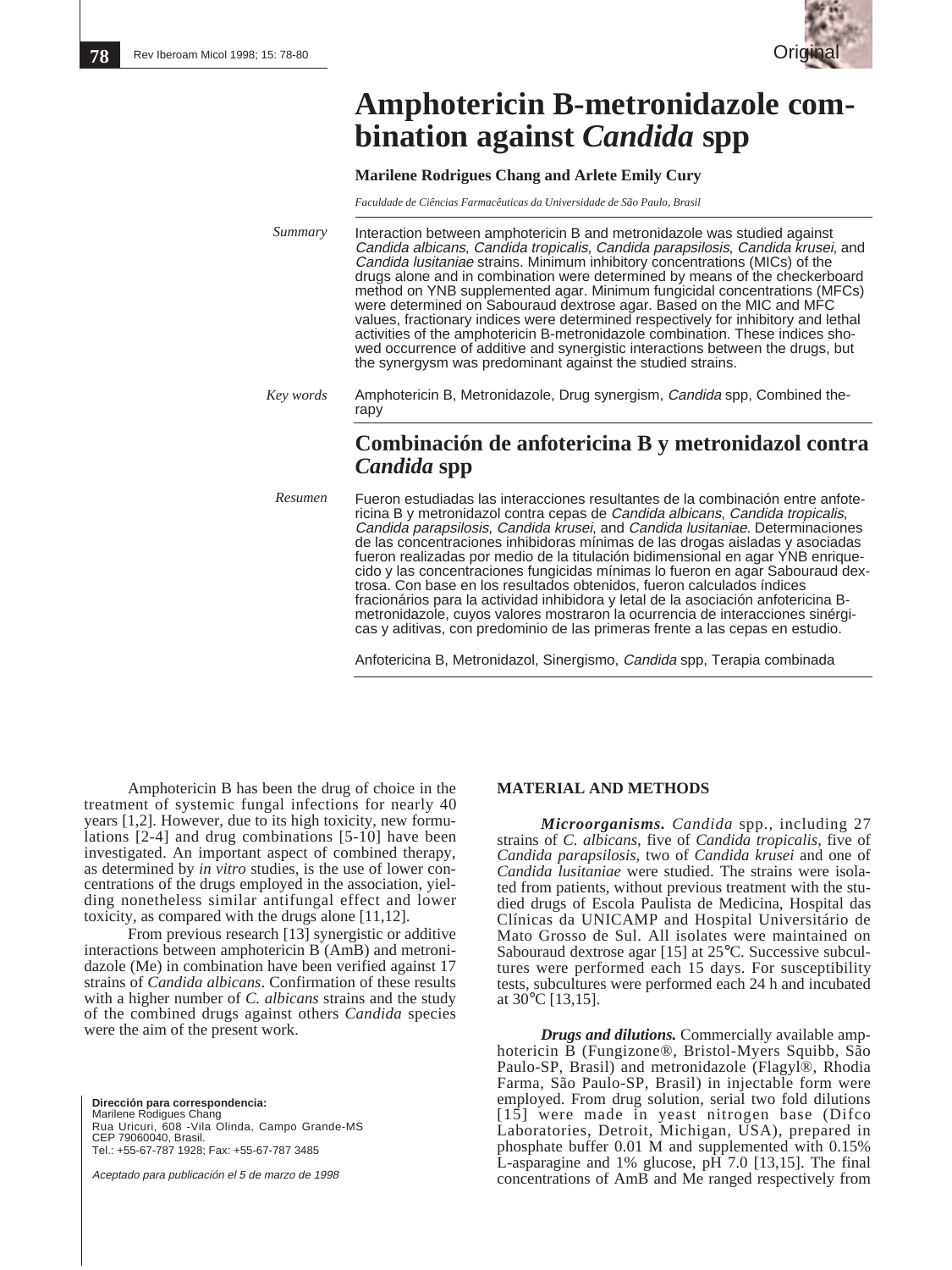4.0 mg/ml to 0.03 mg/ml and from 16 mg/ml to 0.03 mg/ml on minimum inhibitory concentration testing.

#### *Antifungal activity of combined and isolated drugs*

*Growth media.* Yeast nitrogen base agar (1%) prepared in phosphate buffer and supplemented [13,15] (YNBP agar) was employed in the minimum inhibitory concentration (MIC) testing. Sabouraud dextrose agar (SDA) was used for the minimum fungicidal concentration (MFC) testing.

*Inoculum.* From the 24 h growth on SDA, suspension of each strain was prepared in phosphate buffer with 0.05% Tween 80. The turbidity of these suspensions was adjusted to contain about  $10^{\circ}$  cels/ml [3].

*Minimum inhibitory concentration testing.* Antifungal susceptibility determination was done by classical checkerboard titration [15,16]. This testing was performed four times in duplicate.

In order to study the activity of the drug by itself, 1ml of each dilution was transferred to a tube containing l9ml of YNBP agar kept at 45°C. The study of combined drugs was performed by mixing lml of each dilution of one drug with lml of each one dilution of the other drug in 18ml of YNBP agar at 45°C. Positive and negative growth controls for each test were performed by adding 1ml of YNBP broth and lml of 0,5% formaldehyde respectively to 19ml of the YNBP agar. Each medium was plated and allowed to gel.Yeast suspensions were inoculated with a Steer's replicator and the plates were kept at 30°C for 24 h or until visible growth of the positive control. MIC was considered as the lowest drug concentration that prevented visible yeast growth [17].

*Minimum fungicide concentration testing.* Inocula which did not yield growth in MIC testing as well as their respective positive control were subcultured on SDA and incubated at 30°C for 48 h. MFC was considered the lowest drug concentration that prevented yeast growth in subculture [15].

*Interpretation of results.* MICs and MFCs of each drug both alone and in combination were determined through the geometrical mean of the values found in 8 repeated tests. From such results, fractionary inhibitory concentration (FIC) and fractionary fungicidal concentration (FFC) of each associated drug were determined. The FIC of one drug is calculated by dividing its MIC value when combined by the MIC value when tested alone . The sum of the FICs of the combined drugs provides the FIC index.

The FIC index value is related to the kind of interaction between the associated drugs. Thus, for a FIC index  $\lt$  1, the interaction is considered synergistic;  $= 1$ , additive; and >1, antagonis if either associated drug has FIC >1, otherwise, it is indifferent [10,12,16]. Similar calculations can be performed from FIC values to obtain the FFC index.

For calculation purposes, MICs and FICs of metronidazole > l6 mg/ml, were established as 32mg/ml; values of AmB  $> 4$  mg/ml and U 0,03 mg/ml, were fixed as 8 mg/ml and 0,03 mg/ml, respectively.

#### *Statistical Analysis*

Student's t-test was employed to determine the significance of the differences between the geometrical means of MICs and MFCs values for drugs alone and in combination against those *Candida* species whose number of strains were statistically sufficient to be analyzed.

## **RESULTS**

Metronidazole did not show antifungal activity in concentrations up to 16 mg/ml. Combined with AmB, this azole showed fungistatic and fungicidal actions in low concentrations. The potentiation of AmB activity was a phenomenon that varied with the strain studied. Only synergistic and additive interactions were observed, but the synergism occurred against most of the yeasts (Table 1). The statistical study showed that the MICs of associated AmB against the strains of *C. albicans* (p<0.05) and *C. parapsilosis* (p<0.05) were significantly lower than those of AmB alone. The mean value of the MFCs of the polyene against *C. albicans* strains was also lower for combination  $(p<0.05)$  than for the drug alone. Nevertheless, no significant differences between MICs and MFCs of AmB alone and in combination  $(p>0,05)$ were observed against *C. tropicalis* strains.

As statistical comparison of Me in combination against *C. albicans* and *C. tropicalis* strains, showed that its MFC values were higher than the MIC values. Nevertheless, for *C. parapsilosis* strains, MFCs were lower than MICs (Figure 1). For AmB in combination, the MFCs were comparatively higher than those of MICs against the same three *Candida* species.

**Table 1**. Interactions between amphotericin B and metronidazole against Candida spp.

| $No$ of isolates for which the interaction was: |                      |                  |                      |                  |  |
|-------------------------------------------------|----------------------|------------------|----------------------|------------------|--|
| Yeast                                           | Synergic to:         |                  | Additive to:         |                  |  |
|                                                 | inhibitory<br>action | lethal<br>action | inhibitory<br>action | lethal<br>action |  |
| C. albicans                                     | 17/27                | 19/27            | 10/27                | 8/27             |  |
| C. tropicalis                                   | 1/5                  | 1/5              | 4/5                  | 4/5              |  |
| C. parapsilosis                                 | 5/5                  | 1/5              |                      | 4/5              |  |
| C. krusei                                       | 2/2                  | 2/2              |                      |                  |  |
| C. Iusitaniae                                   | 1/1                  | 1/1              |                      |                  |  |

Inhibitory action was based on FIC values and lethal action was based on FFC values.



**Figure 1**. Mean values of minimum inhibition and minimum fungicidal concentrations of metronidazole (Me) combined with amphotericin B (AmB) against *Candida* spp.

#### **DISCUSSION**

Combined therapy has been a primary concern of physicians in attempting to decrease the incidence of emergent resistant strains, improve dosage regimens and reduce drug toxicity. Although definitions of interactions